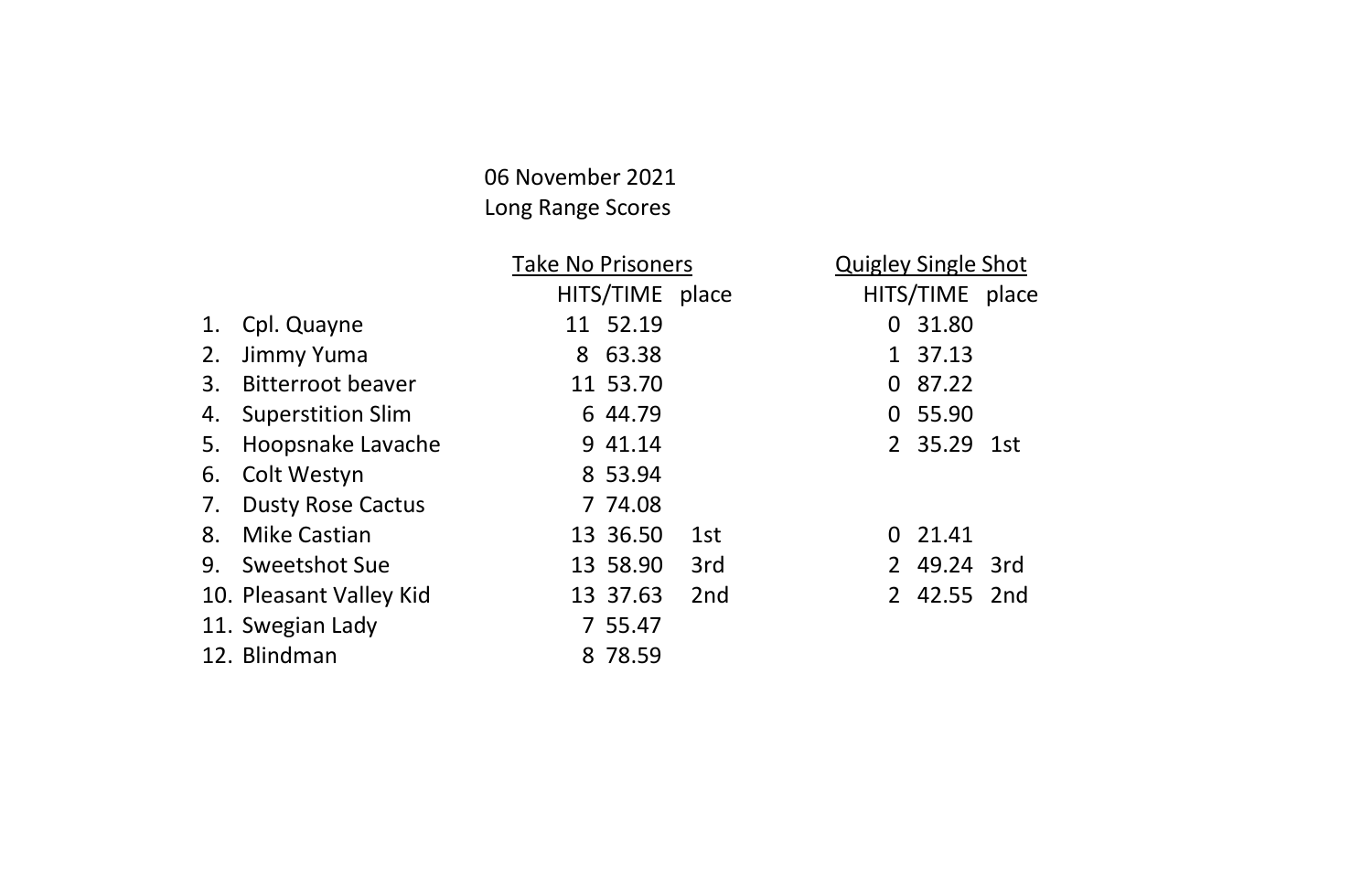|                    | <u>LL-06-2021</u>                           |                   |
|--------------------|---------------------------------------------|-------------------|
|                    | Clean Shooters (no misses / no procedurals) |                   |
| <b>SASS Number</b> | <b>Alias</b>                                | <b>Final Time</b> |
| 57913              | Blindman                                    | 330.8900          |
| 2816               | Claudia Feather                             | 184.1400          |
| 100848             | Katie Rose                                  | 446.0500          |
| 43113              | Knot Hardly Dunn                            | 172.2100          |
| 3206               | Pleasant Valley Kid                         | 184.3200          |
| 70118              | <b>Sassy Dancer</b>                         | 142.5200          |
| 82702              | Southwest Trapper                           | 223.0800          |
| 86024              | Swegian Lady                                | 200.7800          |
| 79889              | Whirlwind Wendy                             | 167.0800          |

#### Rio Cowboy November 6, 2021 final - Main Match 11-06-2021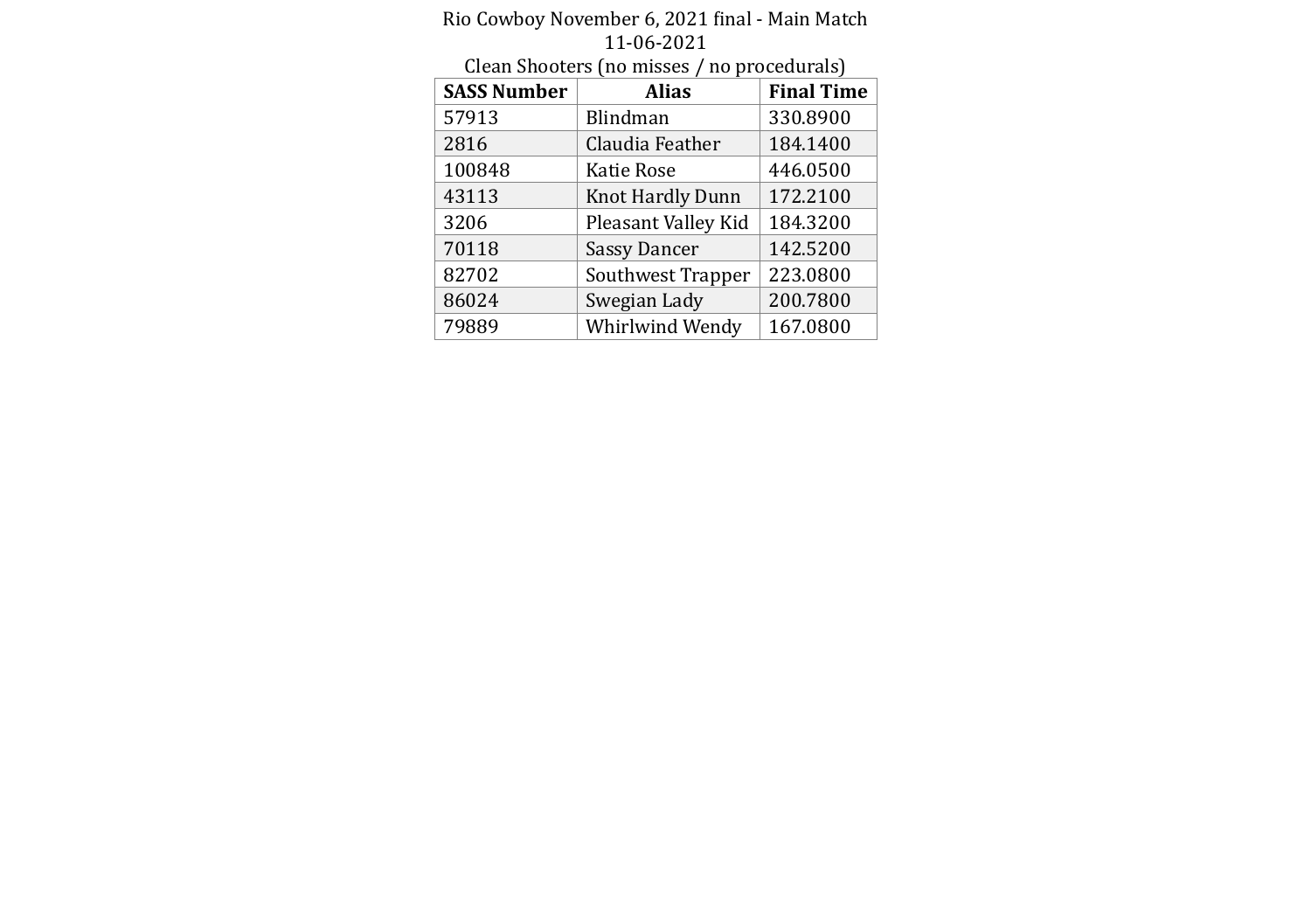#### Rio Co wboy No vember 6, 2021 final - Main Match 11-06-2021 Reports Detailed By Time

| Rank Raw M<br>$ $ Fin<br>  <sub>Fin</sub><br>Rank Raw M P<br>$\vert$ Rank $\vert$ Raw $\vert$ M $\vert$ P<br>Finish   Alias<br>Cat<br>Time<br>Rank Raw M<br>Fin<br>B<br>Rank Raw M<br>B<br>Rank Raw M<br>$\mathbf{B}$<br>  Fin<br>$\mathbf{B}$<br>  Fin<br>B<br>$ $ Fin<br>$\mathbf{P}$<br>B<br>$\mathbf{P}$<br>$\mathbf{P}$<br>$\mathbf{P}$<br>Sassy<br>LV<br>142.52<br>$25.42 \,   \, 0$<br>25.42<br>$15.44 \,   \, 0$<br>$20.24 \, \, 0$<br>20.24<br>24.36<br>$19.65 \,   \, 0$<br>14.65<br>$12.51 \,   \, 0$<br>12.51<br>  16<br>$\bf{0}$<br>15.44<br>24.36 0<br>$\bf{0}$<br>  O<br>- 0<br>$\pm 0$<br>$\Omega$<br>$\bf{0}$<br>$\bf{0}$<br>Dancer<br>Shamrock<br>L9<br>$155.58 \mid 26$<br>25.97 0<br>25.97<br>$10.77 \mid 0$<br>10.77<br>19.87<br>23.88 0<br>23.88<br>21.93 0<br>$13.22 \mid 0$<br>13.22<br>$19.87 \pm 0$<br>$\vert 2 \vert$<br>$\bf{0}$<br>$16.93 \mid 5$<br>$\mathbf{0}$<br>$\bf{0}$<br>$\vert 2 \vert$<br>$\begin{array}{c} 0 \end{array}$<br>$\bf{0}$<br>$\overline{0}$<br>$\Omega$<br>$\vert 0 \vert$<br>Sadie<br>Whirlwind<br>LB<br>27.80<br>167.08 53<br>$28.83 \mid 0$<br>28.83<br>17.92 0<br>17.92<br>$22.42 \ 0$<br>22.42<br>27.80 0<br>$23.13 \mid 0$<br>18.13   8<br>15.43 0<br>15.43<br>$\overline{0}$<br>$\bf{0}$<br>$\Omega$<br>$\bf{0}$<br>- 0<br>- 0<br>Wendy<br>Knot Hardly<br>CAB<br>$172.21$ 57<br>$33.38$ 11<br>13.77 0<br>13.77<br>30.31<br>$23.18$   27<br>$24.06 \mid 0$<br>$33.38 \mid 0$<br>$16.01 \mid 3$<br>$30.31 \mid 0$<br>$\overline{0}$<br>$23.18 \mid 0$<br>24.06<br>$\Omega$<br>$21.01 \, \, 0$<br>$\bf{0}$<br>$\Omega$<br>$\Omega$<br>$\Omega$<br>$\bf{0}$<br>MD<br>180.98 65<br>30.54<br>$13.77$ 2<br>$29.13 \mid 0$<br>29.13<br>$34.73$   12<br>$24.28 \,   \, 0$<br>24.28 17<br>$16.43 \mid 0$<br>Colt Laredo<br>$30.54 \mid 0$<br>$\bf{0}$<br>$13.77 \pm 0$<br>$\overline{0}$<br>$\vert 0 \vert$<br>$\vert$ 13<br>$29.73 \mid 1$<br>$\bf{0}$<br>$\bf{0}$<br>16.43<br>0<br>$\Omega$<br>$\overline{0}$<br>Claudia<br>26.99<br>LCAB<br>$184.14$ 66<br>$33.45 \mid 0$<br>$33.45$ 8<br>$16.21 \,   \, 0$<br>$16.21 \, \, 10$<br>$26.99 \mid 0$<br>$29.10 \,   \, 0$<br>$29.10$ 7<br>$24.90 \,   \, 0$<br>$\mathbf{0}$<br>19.90   10<br>16.20   0<br>16.20<br>$\bf{0}$<br>$\begin{array}{c} 0 \end{array}$<br>$\begin{array}{ c c } \hline 0 \end{array}$<br>$\vert 0 \vert$<br>$\begin{array}{c} 0 \end{array}$<br>$\vert 0 \vert$<br>$\bf{0}$<br>Feather<br>Pleasant<br>SD<br>184.32   65<br>33.38<br>33.38<br>14.48<br>$36.00 \mid 0$<br>36.00<br>$21.74 \mid 0$<br>$16.74 \;   \; 4$<br>18.33   0<br>18.33<br>14.48   0<br>$31.19 \mid 0$<br>31.19<br>  15<br>$\Omega$<br>  13<br>$\theta$<br>$\Omega$<br>Valley Kid<br>Skinney | $\vert 2 \vert$ |  | Rank   Raw              | $\blacksquare$                   |                                   |                 |                                                            |                                    |                          |
|-------------------------------------------------------------------------------------------------------------------------------------------------------------------------------------------------------------------------------------------------------------------------------------------------------------------------------------------------------------------------------------------------------------------------------------------------------------------------------------------------------------------------------------------------------------------------------------------------------------------------------------------------------------------------------------------------------------------------------------------------------------------------------------------------------------------------------------------------------------------------------------------------------------------------------------------------------------------------------------------------------------------------------------------------------------------------------------------------------------------------------------------------------------------------------------------------------------------------------------------------------------------------------------------------------------------------------------------------------------------------------------------------------------------------------------------------------------------------------------------------------------------------------------------------------------------------------------------------------------------------------------------------------------------------------------------------------------------------------------------------------------------------------------------------------------------------------------------------------------------------------------------------------------------------------------------------------------------------------------------------------------------------------------------------------------------------------------------------------------------------------------------------------------------------------------------------------------------------------------------------------------------------------------------------------------------------------------------------------------------------------------------------------------------------------------------------------------------------------------------------------------------------------------------------------------------------------------------------------------------------------------------------------------------------------------------|-----------------|--|-------------------------|----------------------------------|-----------------------------------|-----------------|------------------------------------------------------------|------------------------------------|--------------------------|
|                                                                                                                                                                                                                                                                                                                                                                                                                                                                                                                                                                                                                                                                                                                                                                                                                                                                                                                                                                                                                                                                                                                                                                                                                                                                                                                                                                                                                                                                                                                                                                                                                                                                                                                                                                                                                                                                                                                                                                                                                                                                                                                                                                                                                                                                                                                                                                                                                                                                                                                                                                                                                                                                                           |                 |  |                         |                                  |                                   |                 |                                                            | Fin                                | Rank                     |
|                                                                                                                                                                                                                                                                                                                                                                                                                                                                                                                                                                                                                                                                                                                                                                                                                                                                                                                                                                                                                                                                                                                                                                                                                                                                                                                                                                                                                                                                                                                                                                                                                                                                                                                                                                                                                                                                                                                                                                                                                                                                                                                                                                                                                                                                                                                                                                                                                                                                                                                                                                                                                                                                                           |                 |  | 39.90                   | ∣ ()                             |                                   |                 |                                                            | 29.90                              |                          |
|                                                                                                                                                                                                                                                                                                                                                                                                                                                                                                                                                                                                                                                                                                                                                                                                                                                                                                                                                                                                                                                                                                                                                                                                                                                                                                                                                                                                                                                                                                                                                                                                                                                                                                                                                                                                                                                                                                                                                                                                                                                                                                                                                                                                                                                                                                                                                                                                                                                                                                                                                                                                                                                                                           |                 |  | 39.94                   |                                  | $\vert 1 \vert$                   |                 |                                                            | 44.94                              | $\vert$ 13               |
|                                                                                                                                                                                                                                                                                                                                                                                                                                                                                                                                                                                                                                                                                                                                                                                                                                                                                                                                                                                                                                                                                                                                                                                                                                                                                                                                                                                                                                                                                                                                                                                                                                                                                                                                                                                                                                                                                                                                                                                                                                                                                                                                                                                                                                                                                                                                                                                                                                                                                                                                                                                                                                                                                           |                 |  | 41.55                   | $\Box$                           |                                   |                 |                                                            | 36.55                              |                          |
|                                                                                                                                                                                                                                                                                                                                                                                                                                                                                                                                                                                                                                                                                                                                                                                                                                                                                                                                                                                                                                                                                                                                                                                                                                                                                                                                                                                                                                                                                                                                                                                                                                                                                                                                                                                                                                                                                                                                                                                                                                                                                                                                                                                                                                                                                                                                                                                                                                                                                                                                                                                                                                                                                           |                 |  | 41.50                   |                                  |                                   |                 |                                                            | 31.50                              |                          |
|                                                                                                                                                                                                                                                                                                                                                                                                                                                                                                                                                                                                                                                                                                                                                                                                                                                                                                                                                                                                                                                                                                                                                                                                                                                                                                                                                                                                                                                                                                                                                                                                                                                                                                                                                                                                                                                                                                                                                                                                                                                                                                                                                                                                                                                                                                                                                                                                                                                                                                                                                                                                                                                                                           | $\vert$ 12      |  | 42.10                   | $\overline{0}$                   | $\theta$                          |                 |                                                            | 32.10                              |                          |
|                                                                                                                                                                                                                                                                                                                                                                                                                                                                                                                                                                                                                                                                                                                                                                                                                                                                                                                                                                                                                                                                                                                                                                                                                                                                                                                                                                                                                                                                                                                                                                                                                                                                                                                                                                                                                                                                                                                                                                                                                                                                                                                                                                                                                                                                                                                                                                                                                                                                                                                                                                                                                                                                                           | $\vert$ 10      |  | 52.29                   | $\perp 0$                        | $\Omega$                          |                 |                                                            | 42.29                              | $\vert$ 12               |
|                                                                                                                                                                                                                                                                                                                                                                                                                                                                                                                                                                                                                                                                                                                                                                                                                                                                                                                                                                                                                                                                                                                                                                                                                                                                                                                                                                                                                                                                                                                                                                                                                                                                                                                                                                                                                                                                                                                                                                                                                                                                                                                                                                                                                                                                                                                                                                                                                                                                                                                                                                                                                                                                                           | 15              |  | 44.20                   |                                  |                                   |                 |                                                            | 34.20                              |                          |
| <b>MW</b><br>186.07<br>75<br>39.88<br>$24.73 \mid 0$<br>31.33   9<br>$21.86$   14<br>19.63<br>15.16 0<br>$15.16 \mid 6$<br>24.73<br>31.33 0<br>$26.86 \,   \, 0$<br>$14.63 \mid 1$<br>39.88<br>$\Omega$<br>$\Omega$<br>$\Omega$<br>McKinney                                                                                                                                                                                                                                                                                                                                                                                                                                                                                                                                                                                                                                                                                                                                                                                                                                                                                                                                                                                                                                                                                                                                                                                                                                                                                                                                                                                                                                                                                                                                                                                                                                                                                                                                                                                                                                                                                                                                                                                                                                                                                                                                                                                                                                                                                                                                                                                                                                               |                 |  | 43.48                   |                                  |                                   |                 |                                                            | 33.48                              |                          |
| Alberta<br>LS<br>187.12   68<br>37.44<br>$16.02 \,   \, 9$<br>29.48<br>$38.46 \,   \, 0$<br>38.46 16<br>$19.04$ 9<br>$14.88$ 0<br>14.88<br>37.44 0<br>$\bf{0}$<br>$16.02 \,   \, 0$<br>$24.48 \mid 1$<br>$\overline{0}$<br>$24.04 \,   \, 0$<br>$\vert 0 \vert$<br>$\vert 0 \vert$<br>0<br>  11<br>$\overline{0}$<br>$\begin{array}{c} 0 \end{array}$<br>$\vert 0 \vert$<br>$\overline{0}$<br>$\begin{array}{c} 0 \end{array}$<br>  14<br>Annie                                                                                                                                                                                                                                                                                                                                                                                                                                                                                                                                                                                                                                                                                                                                                                                                                                                                                                                                                                                                                                                                                                                                                                                                                                                                                                                                                                                                                                                                                                                                                                                                                                                                                                                                                                                                                                                                                                                                                                                                                                                                                                                                                                                                                                           |                 |  | 41.80                   | $\begin{array}{c} 0 \end{array}$ | $\theta$                          |                 | 2                                                          | 31.80                              |                          |
| Swegian<br>10<br>GD<br>$200.78$ 87<br>37.39<br>$28.62 \,   \, 0$<br>$28.66 \,   \, 0$<br>28.66 6<br>24.77 0<br>$24.77$   18<br>$16.87$ 0<br>16.87<br>$37.39 \mid 0$<br>17.45 0<br>$17.45 \mid 14$<br>28.62<br>$\bf{0}$<br><sup>10</sup><br>$\begin{array}{c} 0 \end{array}$<br>$\bf{0}$<br>$\vert$ 11<br>$\vert 0 \vert$<br>$\mathbf{0}$<br>$\mathbf{0}$<br>$\perp 0$<br>$\Omega$<br>Lady                                                                                                                                                                                                                                                                                                                                                                                                                                                                                                                                                                                                                                                                                                                                                                                                                                                                                                                                                                                                                                                                                                                                                                                                                                                                                                                                                                                                                                                                                                                                                                                                                                                                                                                                                                                                                                                                                                                                                                                                                                                                                                                                                                                                                                                                                                 | 13              |  | 57.02                   |                                  | $\Omega$                          |                 |                                                            | 47.02 15                           |                          |
| Black Jack<br>GP<br>202.82   105<br>37.88<br>$24.27 \,   \, 0$<br>24.27<br>39.80<br>$32.03 \,   \, 0$<br>21.77<br>11<br>37.88<br>18.18   0<br>18.18<br>$27.03 \mid 23$<br>21.77 0<br>$\Omega$<br>$34.80 \mid 1$<br>-18<br>$\bf{0}$<br>$\bf{0}$<br>$\Omega$<br>- 0<br>$\Omega$<br>Flagg                                                                                                                                                                                                                                                                                                                                                                                                                                                                                                                                                                                                                                                                                                                                                                                                                                                                                                                                                                                                                                                                                                                                                                                                                                                                                                                                                                                                                                                                                                                                                                                                                                                                                                                                                                                                                                                                                                                                                                                                                                                                                                                                                                                                                                                                                                                                                                                                    | l 20            |  | 43.89                   |                                  |                                   |                 |                                                            | 33.89                              |                          |
| Mike<br>12<br>$214.15 \mid 96$<br>51.85<br>$\vert$ 27<br>$14.93 \mid 0$<br>$14.93 \mid 5$<br>$21.68 \mid 0$<br>21.68<br>$25.78 \,   \, 0$<br>$25.78$ 3<br>25.70 0<br>$20.70$   13<br>$17.09 \mid 1$<br>22.09<br>$41.85 \pm 0$<br>$\begin{array}{c} 0 \end{array}$<br>$\begin{array}{c} 0 \end{array}$<br>$\vert 0 \vert$<br>$\Omega$<br>$\vert 0 \vert$<br>$\mathbf{0}$<br>$\vert 0 \vert$<br>$\perp$ 1<br><b>Bastian</b>                                                                                                                                                                                                                                                                                                                                                                                                                                                                                                                                                                                                                                                                                                                                                                                                                                                                                                                                                                                                                                                                                                                                                                                                                                                                                                                                                                                                                                                                                                                                                                                                                                                                                                                                                                                                                                                                                                                                                                                                                                                                                                                                                                                                                                                                 | 22              |  | $52.12 \quad   \; 0$    |                                  |                                   |                 |                                                            | $57.12$ 22                         |                          |
| 13<br>218.58   113<br>32.97 0<br>32.97<br>$35.01 \mid 36$<br>26.32 0<br>$36.32$ 17<br>$31.93 \mid 0$<br>$31.93 \mid 10$<br>$28.83 \mid 0$<br>$23.83 \mid 16$<br>$14.92 \mid 1$<br>19.92<br>Etta Mae<br>LH<br>$\Omega$<br>$35.01 \,   \, 0$<br>$\Omega$<br>$\bf{0}$<br>$\mathbf{0}$<br>$\Omega$<br>$\overline{0}$<br>Ol#4<br>$\begin{array}{c} 0 \end{array}$<br>FC<br>$219.75 \mid 86$<br>$29.61$ 3<br>44.61<br>$ 19\rangle$<br>14.33 0<br>$\overline{0}$<br>$14.33$ 3<br>19.47 0<br>$\vert 0 \vert$<br>19.47<br>$56.41$ 35<br>$20.24 \,   \, 0$<br>$\vert 0 \vert$<br>$15.24$ 2<br>$13.92 \mid 0$<br>$\mathbf{0}$<br>$13.92$ 5<br>14<br>$\mathbf{0}$<br>$\vert 0 \vert$<br>$\overline{0}$<br>$\vert 1 \vert$                                                                                                                                                                                                                                                                                                                                                                                                                                                                                                                                                                                                                                                                                                                                                                                                                                                                                                                                                                                                                                                                                                                                                                                                                                                                                                                                                                                                                                                                                                                                                                                                                                                                                                                                                                                                                                                                                                                                                                             |                 |  | 48.60<br>45.77          | $\vert 2 \vert$                  | $\overline{0}$                    |                 | $\theta$                                                   | 38.60<br>55.77                     | $\vert$ 11<br>$\vert$ 21 |
| $41.41 \mid 1$<br>Southwest<br>cc<br>223.08<br>107<br>34.36 0<br>$16.27$   11<br>$42.41$ 20<br>27.99 0<br>$22.99$ 15<br>21.50 0<br>15<br>34.36<br>$16.27 \,   \, 0$<br>$28.01 \, \, 0$<br>28.01<br>$42.41 \mid 0$<br>21.50<br>$\bf{0}$<br>$\Omega$<br>$\begin{array}{c} 0 \end{array}$<br>  10<br>$\bf{0}$<br>$\bf{0}$<br>$\bf{0}$                                                                                                                                                                                                                                                                                                                                                                                                                                                                                                                                                                                                                                                                                                                                                                                                                                                                                                                                                                                                                                                                                                                                                                                                                                                                                                                                                                                                                                                                                                                                                                                                                                                                                                                                                                                                                                                                                                                                                                                                                                                                                                                                                                                                                                                                                                                                                        | 19              |  | 57.54                   | O                                |                                   |                 |                                                            | 57.54                              | $\vert$ 23               |
| Trapper<br>Lefty<br>16<br><b>SD</b><br>$\vert$ 133<br>48.69<br>$28.70$   2<br>38.70<br>37.27 0<br>37.27<br>$22.23 \mid 0$<br>$17.23 \mid 6$<br>27.54<br>226.14<br>48.69<br>-25<br>$21.81 \mid 0$<br>$21.81 \mid 26$<br>$17.54 \,   \, 2$<br>$\Omega$<br>$\begin{array}{c} 0 \end{array}$<br>$\overline{0}$<br>  21<br>$\Omega$<br>$\bf{0}$<br>$\bf{0}$<br>  14<br>Henderson                                                                                                                                                                                                                                                                                                                                                                                                                                                                                                                                                                                                                                                                                                                                                                                                                                                                                                                                                                                                                                                                                                                                                                                                                                                                                                                                                                                                                                                                                                                                                                                                                                                                                                                                                                                                                                                                                                                                                                                                                                                                                                                                                                                                                                                                                                               | 33              |  | 44.90                   |                                  |                                   |                 |                                                            | 34.90                              |                          |
| 17<br>SG<br>226.67<br>38.27<br>35.58<br>$37.94$ 15<br>31.38 0<br>$26.38$ 20<br>22.04<br>Dahoney<br>120<br>38.27<br>18.05  <br>18.05<br>35.58<br>$37.94 \mid 0$<br>$22.04 \,   \, 0$<br>- 0<br>$\overline{0}$<br>$\theta$<br>$\Omega$<br>- 0<br>-16                                                                                                                                                                                                                                                                                                                                                                                                                                                                                                                                                                                                                                                                                                                                                                                                                                                                                                                                                                                                                                                                                                                                                                                                                                                                                                                                                                                                                                                                                                                                                                                                                                                                                                                                                                                                                                                                                                                                                                                                                                                                                                                                                                                                                                                                                                                                                                                                                                        | l 21            |  | 48.41                   |                                  |                                   |                 |                                                            | 48.41                              |                          |
| Katie<br>18<br>L9<br>240.19<br>  124<br>37.73<br>37.73<br>17.35 0<br>17.35<br>$27.73 \mid 2$<br>37.73<br>$31.95 \mid 2$<br>$41.95 \mid 19$<br>$37.43 \,   \, 0$<br>$37.43 \mid 35$<br>15.70 0<br>$15.70 \,   8$<br>12<br>$\Omega$<br>19<br>$\bf{0}$<br>$\mathbf{0}$<br>$\bf{0}$<br>$\Omega$<br>  13<br>Lawless                                                                                                                                                                                                                                                                                                                                                                                                                                                                                                                                                                                                                                                                                                                                                                                                                                                                                                                                                                                                                                                                                                                                                                                                                                                                                                                                                                                                                                                                                                                                                                                                                                                                                                                                                                                                                                                                                                                                                                                                                                                                                                                                                                                                                                                                                                                                                                            |                 |  | 52.30                   |                                  |                                   |                 |                                                            | 52.30                              | $\vert$ 18               |
| $36.22$ 2<br>19<br>CAB<br>252.18 144<br>$39.11$   2<br>49.11<br><sup>26</sup><br>$23.78 \mid 0$<br>23.78 29<br>$29.01 \mid 0$<br>29.01<br>46.22 27<br>25.31 0<br>$20.31$   12<br>$16.26 \,   \, 0$<br>16.26<br>$\bf{0}$<br>$\bf{0}$<br>  12<br>$\bf{0}$<br>$\bf{0}$<br>$\bf{0}$<br>Kenny Reds<br>$\bf{0}$                                                                                                                                                                                                                                                                                                                                                                                                                                                                                                                                                                                                                                                                                                                                                                                                                                                                                                                                                                                                                                                                                                                                                                                                                                                                                                                                                                                                                                                                                                                                                                                                                                                                                                                                                                                                                                                                                                                                                                                                                                                                                                                                                                                                                                                                                                                                                                                 |                 |  | 57.49                   | O                                | $\mathbf{1}$                      |                 |                                                            | 67.49                              | $\sqrt{27}$              |
| Windy City<br><b>SD</b><br>20<br>253.69<br>45.05<br>$17.26 \,   \, 0$<br>17.26<br>38.28<br>53.28<br>$50.95 \mid 0$<br>$50.95$ 34<br>$25.02 \,   \, 0$<br>$20.02$   11<br>17.98 0<br>17.98<br>144<br>40.05<br>$\vert$ 20<br>$\vert$ 12<br>36<br>$\Omega$<br>$\bf{0}$<br>$\Omega$<br>Red                                                                                                                                                                                                                                                                                                                                                                                                                                                                                                                                                                                                                                                                                                                                                                                                                                                                                                                                                                                                                                                                                                                                                                                                                                                                                                                                                                                                                                                                                                                                                                                                                                                                                                                                                                                                                                                                                                                                                                                                                                                                                                                                                                                                                                                                                                                                                                                                    |                 |  | 59.15                   |                                  |                                   |                 |                                                            | 49.15                              | $\vert$ 17               |
| 253.91   119<br>35.06<br>60.06<br>32<br>$16.15$   1<br> 21.15 23<br>6.69<br>76.69<br>$27.44 \mid 0$<br>$27.44 \mid 4$<br>$22.88 \mid 0$<br>17.88 7<br>$13.73$ 3<br>21<br>Splitthumb<br>BW<br>14<br>  40<br>$\bf{0}$<br>$13.73 \,   \, 0$<br>$\bf{0}$<br>$\Omega$<br>$\theta$<br>$\begin{array}{c} 0 \end{array}$<br>22<br>Silent One<br>SG<br>58.07<br>63.07<br> 35<br>19.99 0<br>$19.99$ 21<br>$33.96 \mid 1$<br>38.96<br>$\vert$ 23<br>$46.48$ 28<br>$30.46 \,   \, 0$<br>25.46 19<br>$23.96 \mid 0$<br>23.96 29<br>$264.16 \mid 169$<br>$\Omega$<br>$\overline{0}$<br>$41.48 \mid 1$<br>$\bf{0}$<br>$\bf{0}$<br>$\bf{0}$<br>$\overline{0}$<br>$\vert 0 \vert$<br>$\begin{array}{c} 0 \end{array}$                                                                                                                                                                                                                                                                                                                                                                                                                                                                                                                                                                                                                                                                                                                                                                                                                                                                                                                                                                                                                                                                                                                                                                                                                                                                                                                                                                                                                                                                                                                                                                                                                                                                                                                                                                                                                                                                                                                                                                                      |                 |  | 46.96<br>51.24          |                                  | $\Omega$                          |                 |                                                            | 36.96<br>46.24                     | $\vert$ 10<br> 14        |
| Capt T P<br>23<br>CB<br>159<br>47.22<br>18.70<br>40.52<br>$43.23$ 22<br>$38.20 \,   \, 0$<br>$33.20$ 29<br>270.65<br>$47.22 \mid 0$<br>18.70   0<br>45.52<br>$38.23 \mid 1$<br>$16.10 \mid 0$<br>16.10<br>$\Omega$<br>$\vert$ 22<br>$\Omega$<br>  19<br>$\begin{array}{c} 0 \end{array}$<br>  32<br>$\theta$<br>$\bf{0}$<br>$\overline{0}$<br>Toomers                                                                                                                                                                                                                                                                                                                                                                                                                                                                                                                                                                                                                                                                                                                                                                                                                                                                                                                                                                                                                                                                                                                                                                                                                                                                                                                                                                                                                                                                                                                                                                                                                                                                                                                                                                                                                                                                                                                                                                                                                                                                                                                                                                                                                                                                                                                                     |                 |  | 46.68                   |                                  |                                   |                 |                                                            | 66.68                              | $\vert$ 26               |
| Dusty K-Bar   SG<br>39.63<br>$18.92 \mid 0$<br>$18.92 \mid 20$<br>$36.22 \mid 1$<br>41.22<br> 26<br>$44.69 \mid 0$<br>44.69 24<br>$31.02 \,   \, 0$<br>$31.02$ 27<br>$23.41 \,   \, 0$<br>23.41<br>24<br>  271.96   172<br>$39.63 \mid 0$<br>$\overline{0}$<br>$\bf{0}$<br>$\bf{0}$<br>$\bf{0}$<br>$\mathbf{0}$<br>$\overline{0}$<br>$\overline{0}$<br>-16<br>$\overline{0}$<br>$\begin{array}{c} 0 \end{array}$                                                                                                                                                                                                                                                                                                                                                                                                                                                                                                                                                                                                                                                                                                                                                                                                                                                                                                                                                                                                                                                                                                                                                                                                                                                                                                                                                                                                                                                                                                                                                                                                                                                                                                                                                                                                                                                                                                                                                                                                                                                                                                                                                                                                                                                                          | 28              |  | 73.07                   | $\overline{0}$                   | $\Omega$                          |                 |                                                            | 73.07                              | $\vert$ 31               |
| Fuzzy Joe<br>17.72 0<br>$17.72$ 15<br>25<br>CAB<br>276.72 163<br>42.29<br>47.29<br>$36.82 \ 0$<br>36.82<br>46.67<br>66.67<br>$32.00 \,   \, 0$<br>$27.00$ 22<br>$22.15 \,   \, 0$<br>22.15<br>$\vert$ 23<br>  38<br>$\mathbf{0}$<br>$\overline{0}$<br>18<br>$\theta$<br>$\Omega$<br>$\vert 4 \vert$<br>Kell                                                                                                                                                                                                                                                                                                                                                                                                                                                                                                                                                                                                                                                                                                                                                                                                                                                                                                                                                                                                                                                                                                                                                                                                                                                                                                                                                                                                                                                                                                                                                                                                                                                                                                                                                                                                                                                                                                                                                                                                                                                                                                                                                                                                                                                                                                                                                                               | $\perp$ 23      |  | 69.07                   |                                  |                                   |                 |                                                            | 59.07                              | $\vert$ 24               |
| $\mid$ 278.90 $\mid$ 183 $\mid$ 37.92 $\mid$ 0 $\mid$ 0 $\mid$ 37.92 $\mid$ 14 $\mid$ 32.41 $\mid$ 0 $\mid$ 1 $\mid$ 0 $\mid$ 42.41 $\mid$ 40<br>$\mid 38.88 \mid 0 \mid 0 \mid 0 \mid 38.88 \mid 22 \mid 50.30 \mid 0 \mid 0 \mid 50.30 \mid 32 \mid 38.50 \mid 0 \mid 0 \mid 1 \mid 33.50 \mid 30$<br> 22.80 0 0 0 0 22.80 25<br>$Cpl. Quavne \,   \, SD$<br>26                                                                                                                                                                                                                                                                                                                                                                                                                                                                                                                                                                                                                                                                                                                                                                                                                                                                                                                                                                                                                                                                                                                                                                                                                                                                                                                                                                                                                                                                                                                                                                                                                                                                                                                                                                                                                                                                                                                                                                                                                                                                                                                                                                                                                                                                                                                         |                 |  |                         |                                  |                                   |                 | $\vert 58.09 \vert 0 \vert 0 \vert 1 \vert 53.09 \vert 20$ |                                    |                          |
| Hoopsnake<br>27<br>GF<br>$32.47 \mid 28$<br>$286.35$   195   46.24   2<br>$56.24$ 30<br>$21.18$ 0 0<br>$21.18$ 24<br>$34.82 \mid 2 \mid 0$<br>44.82 30<br>$40.21 \,   \, 2$<br>$50.21 \, \, 30$<br>$32.47 \mid 0 \mid 0$<br>$28.56 \mid 0 \mid 0$<br>28.56 34<br>$\mathbf{0}$<br>$\begin{array}{c} 0 \end{array}$<br>$\begin{array}{c} 0 \end{array}$<br>$\vert 0 \vert$<br>$\Box$ 0<br>$\Box$ 0<br>LaVache                                                                                                                                                                                                                                                                                                                                                                                                                                                                                                                                                                                                                                                                                                                                                                                                                                                                                                                                                                                                                                                                                                                                                                                                                                                                                                                                                                                                                                                                                                                                                                                                                                                                                                                                                                                                                                                                                                                                                                                                                                                                                                                                                                                                                                                                               |                 |  | $52.87$ 0               |                                  |                                   |                 |                                                            | $52.87$   19                       |                          |
| Sweet Shot<br>28<br>L <sub>9</sub><br>$39.25 \mid 0 \mid 0$<br>293.90   196   46.38   0<br>46.38<br>$\vert$ 21<br>$21.66 \mid 0$<br>$\begin{array}{c} \hline \end{array}$<br> 21.66 25<br>$40.98 \,   \, 0$<br>40.98<br>$\vert 25 \vert$<br>$40.14 \mid 1$<br>$\vert 0 \vert$<br>45.14 25<br>$34.25 \mid 31$<br>$28.70 \mid 0$<br>$28.70$   35<br>$\bf{0}$<br>$\begin{array}{c} 0 \end{array}$<br>$\begin{array}{c} \hline \end{array}$<br>$\begin{array}{c} 0 \end{array}$<br>$\vert 0 \vert$<br>$\bf{0}$<br>$\Box$ 0<br>$\perp$ 1<br>Sue                                                                                                                                                                                                                                                                                                                                                                                                                                                                                                                                                                                                                                                                                                                                                                                                                                                                                                                                                                                                                                                                                                                                                                                                                                                                                                                                                                                                                                                                                                                                                                                                                                                                                                                                                                                                                                                                                                                                                                                                                                                                                                                                                |                 |  | 76.79   0               |                                  |                                   |                 |                                                            | 76.79   34                         |                          |
| Lily D<br>29<br>CL<br>$298.06$   172   54.29   1   0<br>$\begin{array}{c} \hline \end{array}$<br> 59.29 31<br>$15.97 \mid 0 \mid 0 \mid 0 \mid 15.97 \mid 8$<br>$30.10 \mid 2 \mid 0 \mid 0 \mid 40.10 \mid 24$<br>$30.39 \mid 0 \mid 0 \mid 0$<br> 30.39 8<br>$35.41 \mid 0 \mid 0 \mid 0$<br>35.41 32<br>$22.54 \mid 5 \mid 0$<br>47.54 40<br>$\begin{array}{c} \hline \end{array}$<br>Winter                                                                                                                                                                                                                                                                                                                                                                                                                                                                                                                                                                                                                                                                                                                                                                                                                                                                                                                                                                                                                                                                                                                                                                                                                                                                                                                                                                                                                                                                                                                                                                                                                                                                                                                                                                                                                                                                                                                                                                                                                                                                                                                                                                                                                                                                                           |                 |  |                         | $54.36$   1   1                  |                                   |                 | $\mathbf{0}$                                               | 69.36 29                           |                          |
| Bitterroot<br>30<br> 28.37 34<br>LSD<br> 52.19 28<br>$23.37 \mid 1 \mid 0$<br>$42.69 \mid 0 \mid 0$<br>$42.69$ 28<br>$14.46 \mid 5 \mid 0$<br>  39.46   17<br>$33.77$   0   0<br>28.77   25<br>22.63   0   0<br>$22.63$ 24<br> 303.11 192 52.19 0<br>$\begin{array}{c c} 0 & 0 \end{array}$<br>$\begin{array}{c} 0 \end{array}$<br>$\begin{array}{c} 0 \end{array}$<br>$\begin{array}{c} 0 \end{array}$<br>$\Box$ 0<br>Beaver                                                                                                                                                                                                                                                                                                                                                                                                                                                                                                                                                                                                                                                                                                                                                                                                                                                                                                                                                                                                                                                                                                                                                                                                                                                                                                                                                                                                                                                                                                                                                                                                                                                                                                                                                                                                                                                                                                                                                                                                                                                                                                                                                                                                                                                             |                 |  | $84.00$   1             |                                  | $\perp$                           |                 |                                                            | 89.00 36                           |                          |
| Saddle<br>I.V<br>$54.19$ 3 0<br>31<br>303.25   196<br>$20.11 \mid 0 \mid 0 \mid 0$<br> 20.11 22<br>$38.66 \mid 0$<br>38.66<br>$\vert 20 \vert$<br> 69.19 40<br>$34.31 \mid 0 \mid 0$<br>$29.31 \mid 26$<br>24.33   1<br>29.33<br>48.66   0<br>48.66<br>$\vert 24 \vert$<br>$\begin{array}{c} \hline \end{array}$<br>$\begin{array}{c} 0 \end{array}$<br>$\vert 0 \vert$<br>$\bf{0}$<br>$\Box$<br>Vamp                                                                                                                                                                                                                                                                                                                                                                                                                                                                                                                                                                                                                                                                                                                                                                                                                                                                                                                                                                                                                                                                                                                                                                                                                                                                                                                                                                                                                                                                                                                                                                                                                                                                                                                                                                                                                                                                                                                                                                                                                                                                                                                                                                                                                                                                                     | 36              |  | 72.99 0                 |                                  | $\Box$ 0                          |                 |                                                            | 67.99 28                           |                          |
| 32<br> 48.92 0 0 0 0 48.92 42<br> 21.38 0 0<br>Colt Westyn   M9<br>$303.82$   190   43.48   0   0   0<br> 43.48 18<br>$38.10 \mid 1 \mid 0 \mid 0 \mid 43.10 \mid 29$<br>$57.43 \mid 0 \mid 0 \mid 0$<br> 57.43 37<br>$31.71 \mid 0 \mid 0 \mid 1$<br> 26.71 21<br>$\Box$ 0<br> 21.38 18                                                                                                                                                                                                                                                                                                                                                                                                                                                                                                                                                                                                                                                                                                                                                                                                                                                                                                                                                                                                                                                                                                                                                                                                                                                                                                                                                                                                                                                                                                                                                                                                                                                                                                                                                                                                                                                                                                                                                                                                                                                                                                                                                                                                                                                                                                                                                                                                  |                 |  | $62.80$ 0               |                                  | $\Box$ 0                          |                 |                                                            | $62.80$ 25                         |                          |
| 33<br>ES<br>52.27 0<br>$42.27$ 0 0<br>$37.27$ 34<br>$314.11$   215  <br>62.27<br>$23.58 \pm 0$<br>$23.58 \mid 28$<br>$46.71 \,   \, 0$<br>46.71 33<br>$35.92 \mid 2$<br>$\overline{0}$<br>$45.92 \mid 26$<br>$23.00 \,   \, 0$<br>23.00<br>$\perp$ 1<br>  34<br>$\begin{array}{c} 0 \end{array}$<br>$\Box$ 0<br>$\bf{0}$<br>$\Box$ 0<br>$\Box$ 0<br>Yuma                                                                                                                                                                                                                                                                                                                                                                                                                                                                                                                                                                                                                                                                                                                                                                                                                                                                                                                                                                                                                                                                                                                                                                                                                                                                                                                                                                                                                                                                                                                                                                                                                                                                                                                                                                                                                                                                                                                                                                                                                                                                                                                                                                                                                                                                                                                                  | $\sqrt{27}$     |  | 75.36 2                 |                                  |                                   |                 |                                                            | 75.36 33                           |                          |
| 42.63 27<br> 50.44 0 0<br> 28.50 24<br>34<br>Cactus Wen $ ES$<br>$ 71.53 $ 39<br>$25.57 \mid 0$<br>$\begin{array}{c} \hline \end{array}$<br>$\begin{array}{c} \hline \end{array}$<br> 25.57 31<br>$37.63 \mid 1$<br>$\vert 0 \vert$<br> 50.44 33<br> 33.50 0 0<br> 21.15 1 0<br>$ 26.15 $ 31<br>$316.22$   215   71.53   0<br>$\begin{array}{c} \hline \end{array}$<br>$\Box$ 0<br>$\begin{array}{c} \hline \end{array}$<br>$\vert 0 \vert$<br>$\vert 0 \vert$<br>$\perp$ 1<br>35<br>Blindman<br>SD<br>$ 67.28 $ 36<br>$25.39 \mid 0 \mid 0 \mid 0$<br> 25.39 30<br>$45.03 \mid 0$<br> 45.03 31<br> 43.14 0 0<br>$\begin{array}{c} \hline \end{array}$<br>$43.14$ 21<br>$50.43 \mid 0 \mid 0 \mid 0$<br>$50.43 \mid 39$<br> 26.42 0 <br> 26.42 32<br>$ 330.89 221 $ $ 67.28 0$<br>$\begin{array}{c} \hline \end{array}$<br>$\vert 0 \vert$<br>$\vert 0 \vert$                                                                                                                                                                                                                                                                                                                                                                                                                                                                                                                                                                                                                                                                                                                                                                                                                                                                                                                                                                                                                                                                                                                                                                                                                                                                                                                                                                                                                                                                                                                                                                                                                                                                                                                                                                                                                             |                 |  | 61.40<br>$78.20$ 0      |                                  | $\perp$ 1<br>$\vert 0 \vert$      |                 |                                                            | $ 71.40 $ 30<br>$ 73.20 $ 32       |                          |
| Black Fire<br>LFC<br>36<br> 331.07 227 51.03 2<br>$61.03$ 33<br>$18.18$   2   0<br> 28.18 33<br>$33.99 \mid 3$<br>48.99<br>$\vert 35 \vert$<br>$47.96 \mid 0 \mid 0$<br>47.96 29<br>$42.54 \mid 0 \mid 0$<br>$37.54$ 36<br>$22.98 \mid 0$<br>$22.98$ 26<br>$\bf{0}$<br>$\begin{array}{c} 0 \end{array}$<br>$\overline{0}$<br>$\begin{array}{c} 0 \end{array}$<br>$\vert 0 \vert$<br>$\perp 0$<br>$\perp$ 1<br>$\Box$ 0<br>Opal Annie                                                                                                                                                                                                                                                                                                                                                                                                                                                                                                                                                                                                                                                                                                                                                                                                                                                                                                                                                                                                                                                                                                                                                                                                                                                                                                                                                                                                                                                                                                                                                                                                                                                                                                                                                                                                                                                                                                                                                                                                                                                                                                                                                                                                                                                      |                 |  | 74.39 0                 |                                  |                                   |                 |                                                            | 84.39 35                           |                          |
| Doc<br>47.27 34<br>37<br>$365.35$   251   59.89   2<br>69.89<br>$\vert$ 37<br>$30.48 \mid 0$<br>$\begin{array}{c} \hline \end{array}$<br> 30.48 35<br>$47.27 \, \, 0$<br>$57.05 \mid 0 \mid 0$<br>$\begin{array}{c} \hline \end{array}$<br>57.05 36<br>$37.24 \mid 0 \mid 0$<br>37.24 33<br>30.61<br>LD.<br>$\mathbf{0}$<br>$\overline{0}$<br>$\begin{array}{c} 0 \end{array}$<br>$\begin{array}{c} 0 \end{array}$<br>$30.61 \mid 0 \mid 0$<br>$\overline{0}$<br>$\Box$ 0<br>Leyendo                                                                                                                                                                                                                                                                                                                                                                                                                                                                                                                                                                                                                                                                                                                                                                                                                                                                                                                                                                                                                                                                                                                                                                                                                                                                                                                                                                                                                                                                                                                                                                                                                                                                                                                                                                                                                                                                                                                                                                                                                                                                                                                                                                                                      | l 37            |  | 92.81                   |                                  | $\bf{0}$                          |                 |                                                            | $92.81$ 39                         |                          |
| Superstition<br>38<br>MD<br>$367.70$ 240 54.84 0<br>$43.73 \mid 0$<br>$49.58 \mid 0 \mid 0$<br>$\bf{0}$<br>54.84<br>$ 29\rangle$<br>37.65   0   0<br>$\begin{array}{c} 0 \end{array}$<br> 37.65 37<br>$53.43 \mid 0 \mid 0$<br>$\vert 0 \vert$<br>53.43 37<br>$\vert 0 \vert$<br>43.73 23<br>49.58 38<br>$36.01 \mid 0$<br>$\vert 0 \vert$<br>36.01<br>$\begin{array}{c} 0 \end{array}$<br>$\Box$ 0<br><b>Slim</b>                                                                                                                                                                                                                                                                                                                                                                                                                                                                                                                                                                                                                                                                                                                                                                                                                                                                                                                                                                                                                                                                                                                                                                                                                                                                                                                                                                                                                                                                                                                                                                                                                                                                                                                                                                                                                                                                                                                                                                                                                                                                                                                                                                                                                                                                        | $\vert$ 38      |  | 87.46                   |                                  | $\theta$                          |                 |                                                            | 92.46 38                           |                          |
| $45.28$ 1<br>Poncho Vita   BW<br>409.46   251<br> 70.94 3<br>85.94<br>$41.15 \mid 0$<br>$\vert 0 \vert$<br> 41.15 38<br>$62.08 \mid 1$<br>$\vert 0 \vert$<br>$ 67.08 $ 38<br>$\overline{0}$<br>$50.28$   31<br>48.99   0<br>$\bf{0}$<br>48.99 37<br>$26.01 \,   \, 0$<br>$\bf{0}$<br>$26.01$ 30<br>39<br>$\bf{0}$<br>  40<br>0<br>$\overline{0}$                                                                                                                                                                                                                                                                                                                                                                                                                                                                                                                                                                                                                                                                                                                                                                                                                                                                                                                                                                                                                                                                                                                                                                                                                                                                                                                                                                                                                                                                                                                                                                                                                                                                                                                                                                                                                                                                                                                                                                                                                                                                                                                                                                                                                                                                                                                                          |                 |  | $90.01$ 0               |                                  | $\Omega$                          |                 |                                                            | $90.01$   37                       |                          |
| 71.25 0 0 0 0 71.25 39<br>  68.00   39<br> 60.88 0 0 0<br>$60.88$ 40<br> 38.13 0 0<br>40<br>Katie Rose<br>$\mid$ LW<br>$446.05$   268   70.44   0   0<br> 70.44 38<br> 27.43 0 0 0 0 27.43 32<br>68.00   0   0<br>$\begin{array}{c} \hline \end{array}$<br>$ 38.13 $ 39<br>$\vert 0 \vert$<br>$\vert 0 \vert$<br>Dusty Rose<br>L9<br>$42.12 \mid 0 \mid 0 \mid 0$<br> 42.12 39<br>$73.35$ 4 0<br>$93.35$   41<br>$61.06 \mid 41$<br>$526.16$   284   87.33   0   0<br>$ 87.33 $ 41<br>$\overline{0}$<br>$61.05$   4   0<br>81.05 41<br>$66.06 \mid 0 \mid 0$<br>$44.24 \mid 0 \mid 1$<br>$54.24$   41<br>41<br>$\overline{0}$<br>$\overline{0}$<br>$\mathbf{0}$                                                                                                                                                                                                                                                                                                                                                                                                                                                                                                                                                                                                                                                                                                                                                                                                                                                                                                                                                                                                                                                                                                                                                                                                                                                                                                                                                                                                                                                                                                                                                                                                                                                                                                                                                                                                                                                                                                                                                                                                                           |                 |  | 109.92 0<br>$97.01$   2 |                                  | $\vert 0 \vert$<br>$\overline{0}$ | $\vert 0 \vert$ |                                                            | 109.92 41<br>$\mid 107.01 \mid 40$ |                          |
| Cactus<br>$69.27$ 6<br>$99.27$ 42<br>$760.06   293  $ SQD 0<br>$155.00$ 42<br>$39.07$   1   0<br> 44.07 41<br>75.59 5<br>$110.59$ 42<br>$93.29 \mid 0$<br>$93.29$ 42<br>$DNF$ 0<br>$130.00$ 42<br>42<br>$\overline{CB}$<br>$\begin{array}{c} \hline \end{array}$<br>$\begin{array}{c} \hline \end{array}$<br>$\vert 0 \vert$<br>$\overline{0}$<br>$\vert 0 \vert$<br>$\vert 0 \vert$<br>$\vert 0 \vert$<br>Piano Pete<br>$\perp 0$<br>$\Box$ 1<br>$\overline{0}$<br>$\begin{array}{c} 0 \end{array}$                                                                                                                                                                                                                                                                                                                                                                                                                                                                                                                                                                                                                                                                                                                                                                                                                                                                                                                                                                                                                                                                                                                                                                                                                                                                                                                                                                                                                                                                                                                                                                                                                                                                                                                                                                                                                                                                                                                                                                                                                                                                                                                                                                                      |                 |  | $107.84 \mid 4$         |                                  | $\vert 0 \vert$                   |                 | $\Omega$                                                   | $127.84$ 42                        |                          |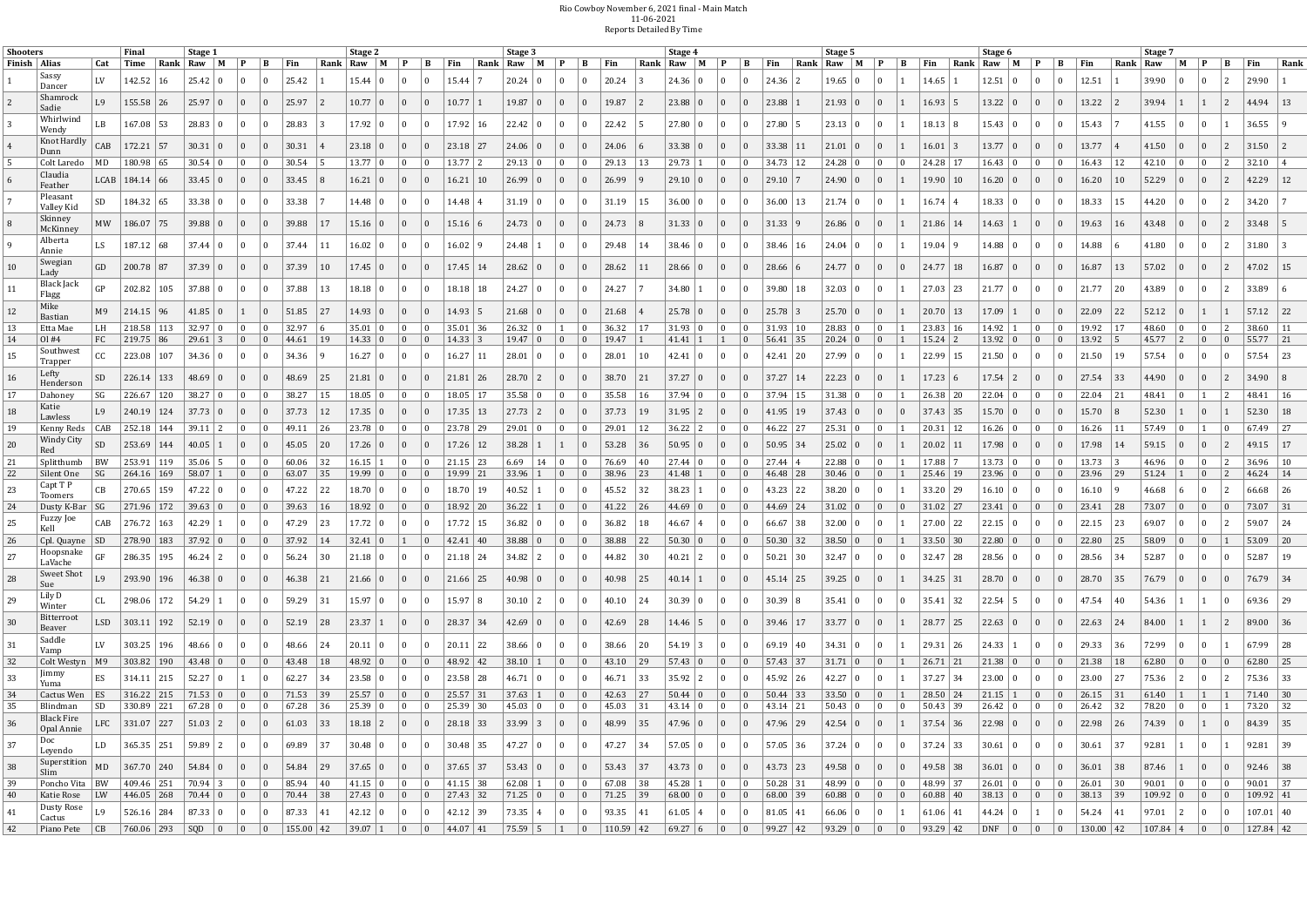#### Rio Cowboy November 6, 2021 final - Main Match 11-06-2021 Category Results By Time

## **49'er (49+)**

| <b>Shooters</b> |              |                | <b>Final</b> |      | Stage 1     |        | Stage 2     |      | Stage 3       |      | Stage 4 |      | Stage 5 |      | Stage 6 |      | Stage 7 |      |
|-----------------|--------------|----------------|--------------|------|-------------|--------|-------------|------|---------------|------|---------|------|---------|------|---------|------|---------|------|
| Finish          | <b>Alias</b> | Cat            | Time         | Rank | <b>Time</b> | Rank   | <b>Time</b> | Rank | Time          | Rank | Time    | Rank | Time    | Rank | Time    | Rank | Time    | Rank |
|                 | Mike Bastian | M <sub>9</sub> | 214.15       | 96   | 51.85       | $\sim$ | 14.93       |      | $\angle 1.68$ |      | 25.78   |      | 20.70   |      | 22.09   | 22   | --      | 22   |
| $\mid$ 2        | Colt Westyn  | M <sub>9</sub> | 303.82       | 190  | 43.48       | 18     | 48.92       | 42   | 43.10         | 29   | 57.43   | 37   | 26.71   | 21   | 21.38   | 18   | 62.80   | 25   |

#### **B-Western**

| <b>Shooters</b> |              |           | <b>Final</b> |      | Stage 1     |      | Stage 2   |      | Stage 3 |      | Stage 4   |      | Stage 5 |          | Stage 6            |      | Stage: |      |
|-----------------|--------------|-----------|--------------|------|-------------|------|-----------|------|---------|------|-----------|------|---------|----------|--------------------|------|--------|------|
| Finish          | <b>Alias</b> | Cat       | <b>Time</b>  | Rank | <b>Time</b> | Rank | Time      | Rank | Time    | Rank | ' Time    | Rank | Time    | Rank     | Time               | Rank | Time   | Rank |
|                 | Splitthumb   | <b>BW</b> | 253.91       | 119  | 60.06       | 32   | 21<br>.15 | 23   | 76.69   | 40   | 27<br>.44 |      | 17.88   |          | 1 2 7 2<br>10. / J |      | 36.96  | 10   |
|                 | Poncho Vita  | <b>BW</b> | 409.46       | 251  | 85.94       | 40   | 41.15     | 38   | 67.08   | 38   | 50.28     | 31   | 48.99   | $\Omega$ | 26.01              | 30   | 90.01  | 37   |

### **Cattle Baron (75+)**

| <b>Shooters</b> |                         |     | Final  |      | Stage 1 |      | Stage 2 |      | Stage 3        |      | Stage 4 |      | Stage 5 |      | Stage 6     |      | Stage 7 |      |
|-----------------|-------------------------|-----|--------|------|---------|------|---------|------|----------------|------|---------|------|---------|------|-------------|------|---------|------|
| Finish          | <b>Alias</b>            | Cat | Time   | Rank | Time    | Rank | Time    | Rank | Time           | Rank | Time    | Rank | Time    | Rank | <b>Time</b> | Rank | Time    | Rank |
|                 | <b>Knot Hardly Dunn</b> | CAB | 172.21 |      | 30.31   |      | 23.18   | 27   | $24.06 \mid 6$ |      | 33.38   |      | 16.01   |      | 13.77       |      | 31.50   |      |
|                 | Kenny Reds              | CAB | 252.18 | 144  | 49.11   | 26   | 23.78   | 29   | 29.01          | 12   | 46.22   | 27   | 20.31   | 12   | 16.26       |      | 67.49   | 27   |
|                 | Fuzzy Joe Kell          | CAB | 276.72 | 163  | 47.29   | 23   | 1772    |      | 36.82          | 18   | 66.67   | 38   | 27.00   | 22   | 22.15       | າາ   | 59.07   | 24   |

# **Shooters Final Stage 1 Stage 2 Stage 3 Stage 4 Stage 5 Stage 6 Stage 7** Finish | Alias | Cat | Time | Rank | Time | Rank | Time | Rank | Time | Rank | Time | Time | Rank | Time | Rank | Time | Rank | Time | Rank | Time | Rank | 1 Colt Laredo MD 180.98 65 30.54 5 13.77 2 29.13 13 34.73 12 24.28 17 16.43 12 32.10 4 2 | Superstition Slim | MD | 367.70 | 240 | 54.84 | 29 | 37.65 | 37 | 53.43 | 37 | 43.73 | 23 | 49.58 | 38 | 36.01 | 38 | 92.46 | 38

#### **Classic Cowboy**

| <b>Shooters</b> |                   |              | Final       |      | <b>Stage</b> |      | Stage 2                      |      | Stage 3 |      | Stage 4      |      | Stage 5      |      | Stage 6 |      | <b>Stage</b> |               |
|-----------------|-------------------|--------------|-------------|------|--------------|------|------------------------------|------|---------|------|--------------|------|--------------|------|---------|------|--------------|---------------|
| Finish          | Alias             | Cat          | <b>Time</b> | Rank | Time         | Rank | Time                         | Rank | Time    | Rank | Time         | Rank | Time         | Rank | Time    | Rank | Time         | Rank          |
|                 | Southwest Trapper | $\sim$<br>◡◡ | 223.08      | 107  | 34.36        |      | $\sim$ $\sim$ $\sim$<br>16.Z | **   | 28.01   | 10   | $\mathbf{1}$ | 20   | 22.99<br>22. |      | 21.50   | 1 Q  | $-$<br>57.5  | $\sim$<br>ں ے |

### **Cowboy (any age)**

| <b>Shooters</b> |                  |     | Final  |      | Stage 1            |      | Stage 2 |      | Stage 3       |      | Stage 4         |          | Stage 5     |      | Stage 6 |      | Stage 7 |      |
|-----------------|------------------|-----|--------|------|--------------------|------|---------|------|---------------|------|-----------------|----------|-------------|------|---------|------|---------|------|
| <b>Finish</b>   | <b>Alias</b>     | Cat | Time   | Rank | Time               | Rank | Time    | Rank | Time          | Rank | <b>Time</b>     | Rank     | <b>Time</b> | Rank | Time    | Rank | Time    | Rank |
|                 | Capt T P Toomers | CB  | 270.65 | 159  | 1722<br>4<br>7 . Z | 22   | 8.70    |      | 4552<br>45.5Z | 32   | 43.22<br>1 J.L. | $\Omega$ | 33.20       | 20   | 16.10   |      | 66.68   | 26   |
|                 | Piano Pete       | CB  | 760.06 | 293  | 155.00             | 42   | 44.07   |      | 10.59         | 42   | 99.27           | 42       | 93.29       | 42   | 130.00  | 42   | 127.84  | 42   |

#### **Cowgirl (any Age)**

| <b>Shooters</b> |               |                    | Final  |      | Stage 1 |      | <b>Stage 2</b> |      | Stage 3 |      | Stage 4 |      | Stage 5         |      | Stage 6   |      | <b>Stage</b> |      |
|-----------------|---------------|--------------------|--------|------|---------|------|----------------|------|---------|------|---------|------|-----------------|------|-----------|------|--------------|------|
| Finish          | <b>Alias</b>  | Cat                | Time   | Rank | Time    | Rank | Time           | Rank | Time.   | Rank | Time    | Rank | Time.           | Rank | Time      | Rank | Time         | Rank |
|                 | Lily D Winter | $\mathbf{C}$<br>uц | 298.06 | 172  | 50.20   |      | 15 Q7<br>エリ・ノ  |      | 40.10   | 24   | 30.39   |      | 25<br>. ۲۰۲۰ تا | ., 2 | 1.54<br>4 | 40   | 69.36        | 29   |

#### **Duelist**

|  | Gactus Well | <b>LAN</b> | 310.ZZ | 21J | 71.997 | ----<br>. | $\sim$ 40.07 | . U J | 72.OJ | $\sim$ | , JU. TT | $\cdot$ . | 20.JV | . <i>.</i> .<br><u>. .</u> | - 40.IJ | $\cdot$ . $\cdot$ | 4.TU - | JU. |  |
|--|-------------|------------|--------|-----|--------|-----------|--------------|-------|-------|--------|----------|-----------|-------|----------------------------|---------|-------------------|--------|-----|--|
|--|-------------|------------|--------|-----|--------|-----------|--------------|-------|-------|--------|----------|-----------|-------|----------------------------|---------|-------------------|--------|-----|--|

 $\overline{\phantom{0}}$ 

#### **El Patron (80+)**

| <b>Shooters</b> |                         |     | Final     |      | Stage 1   |      | Stage 2 |      | Stage 3      |      | Stage 4 |      | Stage 5                          |          | Stage 6                        |      | <b>Stage</b> |      |
|-----------------|-------------------------|-----|-----------|------|-----------|------|---------|------|--------------|------|---------|------|----------------------------------|----------|--------------------------------|------|--------------|------|
| Finish          | <b>Alias</b>            | Cat | .<br>`ime | Rank | Time      | Rank | Time    | Rank | Time         | Rank | Time    | Rank | Time                             | Rank     | Time                           | Rank | Time         | Rank |
|                 | <b>Black Jack Flagg</b> | GP  | 202.82    | 105  | $37.88 +$ |      | 18.18   | 18   | 2127<br>24.Z |      | 39.80   | 18   | $\mathbf{z}$<br>7.03<br><u>,</u> | $\Omega$ | $\overline{a}$<br>$^{\circ}$ 1 | 20   | 33.89        |      |

#### **Elder Statesman (70+)**

| <b>Shooters</b> |                   |     | Final  |      | Stage 1 |      | Stage 2     |      | Stage 3 |      | Stage 4 |      | Stage 5     |      | Stage 6 |      | Stage <sup>'</sup> |      |
|-----------------|-------------------|-----|--------|------|---------|------|-------------|------|---------|------|---------|------|-------------|------|---------|------|--------------------|------|
| Finish          | <b>Alias</b>      | Cat | Time   | Rank | Time    | Rank | <b>Time</b> | Rank | Time    | Rank | Time    | Rank | <b>Time</b> | Rank | Time    | Rank | Time               | Rank |
|                 | <b>Jimmy Yuma</b> | ES  | 314.11 | 215  | 62.27   | 34   | 23.58       | 28   | 46.71   | 33   | 45.92   | -26  | っっ<br>37.Z  |      | 23.00   | ר ר  | 75.36              | 33   |
|                 | Cactus Wen        | ES  | 316.22 | 215  |         | 39   | 25.57       | 31   | 42.63   | 27   | 50.44   | 33   | 28.50       | 24   | 26.15   | 31   | 71<br>40           | 30   |

#### **Frontier Cartridge**

| <b>Shooters</b> |              |           | Final |      | Stage 1 |      | Stage 2          |      | Stage 3 |      | Stage 4 |      | Stage 5                                |      | Stage 6          |      | $\overline{\phantom{a}}$ Stage $\overline{\phantom{a}}$ |                     |
|-----------------|--------------|-----------|-------|------|---------|------|------------------|------|---------|------|---------|------|----------------------------------------|------|------------------|------|---------------------------------------------------------|---------------------|
| Finish          | <b>Alias</b> | Cat       | Time  | Rank | Time    | Rank | Time             | Rank | Time.   | Rank | Time    | Rank | <b>Time</b>                            | Rank | Time             | Rank | Time                                                    | Rank                |
|                 | 01#4         | $E\Gamma$ | 21975 | 86   | 44.61   | 1 Q  | າາ<br>۰д.<br>ں س |      | 19.47   |      | 56.41   | 35   | $1 \Gamma$ $2$<br><b>∕</b> ∠∟<br>1 J.L |      | 1 2 0 2<br>10.74 |      | $\overline{a}$<br>--<br><u>ບບ. /</u>                    | $\sim$<br><u>41</u> |

### **Grand Dame (70+)**

| <b>Shooters</b> |                   |     | <b>Final</b> |      | $\overline{\phantom{a}}$ Stage $\overline{\phantom{a}}$ |      | Stage 2 |      | Stage 3 |      | Stage 4 |      | Stage 5               |      | Stage 6 |          | <b>Stage</b> |      |
|-----------------|-------------------|-----|--------------|------|---------------------------------------------------------|------|---------|------|---------|------|---------|------|-----------------------|------|---------|----------|--------------|------|
| Finish          | Alias             | Cat | Time         | Rank | Time                                                    | Rank | Time    | Rank | Time    | Rank | Time    | Rank | <b>Time</b>           | Rank | Time    | Rank     | Time         | Rank |
|                 | Swegian<br>. Lady | GD  | 200.78       | 87   | 3739<br>. ت. ا                                          | 10   | .45     | 4    | 28.62   | . .  | 28.66   |      | $\overline{a}$<br>24. |      | 16.87   | <b>.</b> | 47.02        |      |

#### **Gunfighter**

| <b>Shooters</b> |                   |     | <b>Final</b> |      | Stage 1 |      | Stage 2             |      | Stage 3 |      | Stage <sup>4</sup> |      | Stage 5          |      | Stage 6     |        | <b>Stage</b> |      |
|-----------------|-------------------|-----|--------------|------|---------|------|---------------------|------|---------|------|--------------------|------|------------------|------|-------------|--------|--------------|------|
| Finish          | Alias             | Cat | <b>Time</b>  | Rank | Time    | Rank | Time                | Rank | Time    | Rank | Time               | Rank | Time             | Rank | <b>Time</b> | Rank   | Time         | Rank |
|                 | Hoopsnake LaVache | GF  | 286.35       | 195  | 56.24   | 30   | $\mathbf{a}$<br>.18 | 24   | 44.82   | 30   | 50.21              | 30   | $\Omega$<br>، 20 | 20   | 28.56       | $\sim$ | 52.87        |      |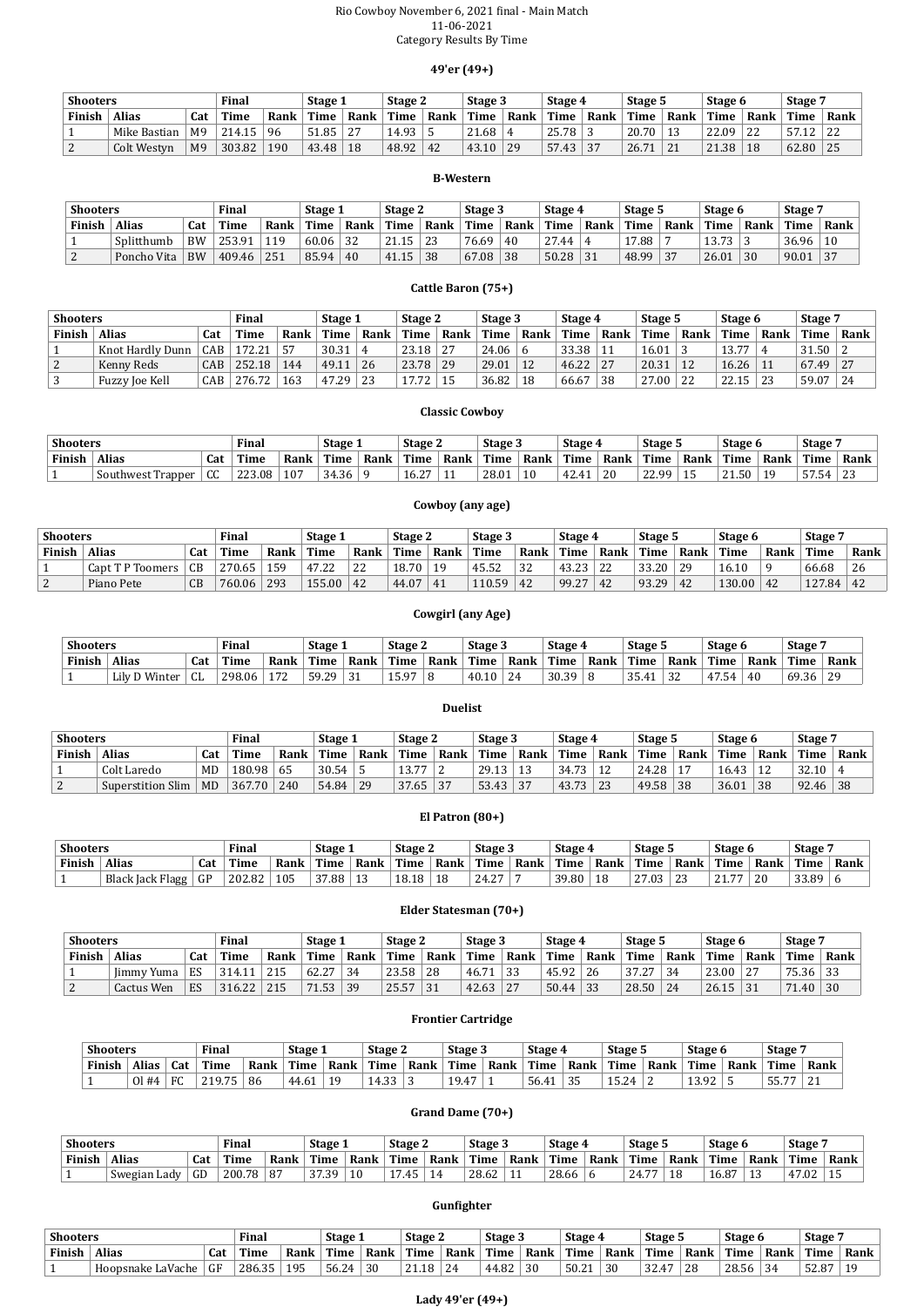| <b>Shooters</b> |                          |                | Final  |      | Stage 1 |               | Stage 2 |      | Stage 3 |                | Stage 4 |      | Stage 5 |      | Stage 6 |      | Stage 7 |      |
|-----------------|--------------------------|----------------|--------|------|---------|---------------|---------|------|---------|----------------|---------|------|---------|------|---------|------|---------|------|
| Finish          | <b>Alias</b>             | Cat            | Time   | Rank | Time    | Rank          | Time    | Rank | Time    | Rank           | Time    | Rank | Time    | Rank | Time    | Rank | Time    | Rank |
|                 | Shamrock Sadie           | L9             | 155.58 | 26   | 25.97   |               | 10.77   |      | 19.87   |                | 23.88   |      | 16.93   |      | 13.22   |      | 44.94   | 13   |
|                 | Katie Lawless            | L9             | 240.19 | 124  | 37.73   | <sup>12</sup> | 17.35   | 13   | 37.73   | 1 <sub>Q</sub> | 41.95   | 19   | 37.43   | 35   | 15.70   |      | 52.30   | 18   |
|                 | Sweet Shot Sue           | L <sub>9</sub> | 293.90 | 196  | 46.38   | 21            | 21.66   | -25  | 40.98   | 25             | 45.14   | 25   | 34.25   | 31   | 28.70   | 35   | 76.79   | 34   |
|                 | <b>Dusty Rose Cactus</b> | L <sub>9</sub> | 526.16 | 284  | 87.33   | 41            | 42.12   | 39   | 93.35   | 41             | 81.05   | 41   | 61.06   | 41   | 54.24   | 41   | 107.01  | 40   |

## **Lady B-Western**

| <b>Shooters</b> |                 |     | Final  |                 | Stage 1     |      | Stage 2     |      | Stage 3                        |      | Stage 4 |      | Stage 5 |      | Stage 6 |      | <b>Stage</b> |      |
|-----------------|-----------------|-----|--------|-----------------|-------------|------|-------------|------|--------------------------------|------|---------|------|---------|------|---------|------|--------------|------|
| Finish          | <b>Alias</b>    | Cat | Time   | Rank            | <b>Time</b> | Rank | <b>Time</b> | Rank | $\mathsf{Time}_{\perp}$        | Rank | Time    | Rank | Time    | Rank | Time    | Rank | Time         | Rank |
|                 | Whirlwind Wendy | LB  | 167.08 | <b>F2</b><br>53 | 28.83       |      | 17.92       | 10.  | nn<br>$\sqrt{2}$<br><u>LL.</u> |      | 27.80   |      | 18.13   |      | 15.43   |      | 36.55        |      |

## **Lady Cattle Baroness (75+)**

| <b>Shooters</b> |                           |      | <b>Final</b>     |      | Stage 1           |      | Stage 2              |      | Stage 3      |      | Stage 4            |      | Stage 5 |      | Stage 6                |      | <b>Stage</b>   |      |
|-----------------|---------------------------|------|------------------|------|-------------------|------|----------------------|------|--------------|------|--------------------|------|---------|------|------------------------|------|----------------|------|
| Finish          | <b>Alias</b>              | Cat  | Time             | Rank | Time              | Rank | Time                 | Rank | Time         | Rank | Time               | Rank | Time    | Rank | Time                   | Rank | Time           | Rank |
|                 | $\sim$<br>Claudia Feather | LCAB | 184<br>$\Lambda$ | bb   | $\Omega$<br>33.4J | J    | $^{\circ}$ 1<br>16.Z | 10   | ሬ QQ<br>26.9 |      | 20<br>1 ሰ<br>29.IU |      | 19.90   | 10   | $\epsilon$ on<br>16.ZU | 10   | $\Delta$<br>ാവ | ∸∸   |

### **Lady Duelist**

| <b>Shooters</b> |             |     | Final  |      | Stage 1 |      | Stage 2 |           | Stage 3                          |      | Stage 4 |      | Stage 5       |      | Stage 6 |                     | Stage <sup>'</sup> |      |
|-----------------|-------------|-----|--------|------|---------|------|---------|-----------|----------------------------------|------|---------|------|---------------|------|---------|---------------------|--------------------|------|
| Finish          | Alias       | Cat | Time   | Rank | Time    | Rank | Time    | Rank      | Time                             | Rank | Time    | Rank | Time          | Rank | Time    | Rank                | Time               | Rank |
|                 | Doc Levendo | LL  | 365.35 | 251  | 69.89   | רי   | 30.48   | 35<br>ັບປ | $\Delta$ 7<br>$\sim$ $\sim$<br>. | 34   | 57.05   | 36   | 3724<br>ے. ہی | ົດ   | 30.61   | $\sim$ $\sim$<br>ാ. | 0201<br>12.O L     | 39   |

## **Lady Frontier Cartridge**

| <b>Shooters</b> |                          |            | Final               |                   | Stage 1 |          | Stage 2     |          | Stage 3 |          | Stage 4     |                 | Stage 5                    |      | Stage 6      |      | <b>Stage</b>      |      |
|-----------------|--------------------------|------------|---------------------|-------------------|---------|----------|-------------|----------|---------|----------|-------------|-----------------|----------------------------|------|--------------|------|-------------------|------|
| Finish          | Alias                    | <b>Cat</b> | <b>CONT</b><br>'ime | Rank              | Time    | Rank     | <b>Time</b> | Rank     | Time    | Rank     | <b>Time</b> | Rank            | Time                       | Rank | Time         | Rank | Time <sub>1</sub> | Rank |
|                 | Black Fire Opal<br>Annie | <b>LFC</b> | ሰ7<br>221<br>ι.∪    | 227<br><u>_ _</u> | 61.03   | ാറ<br>33 | 28.18       | 33<br>ັບ | 48.99   | $\Omega$ | 47.96       | $\Omega$<br>, u | $\sim$ $\sim$ $\sim$<br>54 | 36   | 22.98<br>22. | 26   | 84.39             | 35   |

## **Lady Senior (60+)**

| <b>Shooters</b> |                  |           | <b>Final</b> |      | <b>Stage 1</b>      |            | Stage 2                   |      | Stage 3                                       |      | Stage 4     |      | Stage 5 |      | Stage 6 |      | Stage |      |
|-----------------|------------------|-----------|--------------|------|---------------------|------------|---------------------------|------|-----------------------------------------------|------|-------------|------|---------|------|---------|------|-------|------|
| Finish          | <b>Alias</b>     | Cat       | Time         | Rank | Time                | Rank       | Time                      | Rank | Time                                          | Rank | <b>Time</b> | Rank | Time    | Rank | Time.   | Rank | Time  | Rank |
|                 | Alberta<br>Annie | . n<br>Lυ | 187          | 68   | $\sim$ $\sim$<br>44 | <b>. .</b> | $\sim$ 0. $\sim$<br>16.UZ |      | 20<br>$\Delta$ <sup><math>\Omega</math></sup> |      | 38.46       | Ιb   | 19.04   |      | 4.88    |      | 31.80 |      |

## **Lady Senior Duelist**

| <b>Shooters</b> |                      |     | <b>Final</b> |              | Stage 1 |      | Stage 2 |             | Stage 3                   |      | Stage 4 |                | Stage 5 |                        | Stage 6               |      | <b>Stage</b> |      |
|-----------------|----------------------|-----|--------------|--------------|---------|------|---------|-------------|---------------------------|------|---------|----------------|---------|------------------------|-----------------------|------|--------------|------|
| Finish          | .<br>Alias           | Cat | <b>Time</b>  | Time<br>Rank |         | Rank | Time    | Rank        | Time                      | Rank | Time    | Rank           | Time    | Rank                   | <b>Time</b>           | Rank | Time         | Rank |
|                 | Bitterroot<br>Beaver | LSD | 303.11       | 192          | ີ 1 Q.  | 28   | 28.37   | $\sim$<br>ັ | $\sqrt{2}$<br>69'<br>14.U | 28   | 39.46   | $\overline{ }$ | 28.77   | $\Omega$<br><u>ے ب</u> | $\mathbf{a}$<br>22.VI | 24   | 89.00        | 36   |

# **Lady Shootist**

| <b>Shooters</b> |              |     | <b>Final</b>   |            | Stage 1        |      | Stage 2     |      | Stage 3 |          | Stage 4 |      | Stage 5        |      | Stage 6 |      | Stage : |      |
|-----------------|--------------|-----|----------------|------------|----------------|------|-------------|------|---------|----------|---------|------|----------------|------|---------|------|---------|------|
| Finish          | <b>Alias</b> | Cat | <b>Time</b>    | Rank       | Time           | Rank | Time        | Rank | Time    | Rank     | Time    | Rank | Time           | Rank | Time.   | Rank | Time    | Rank |
|                 | Etta Mae     | LH  | 210E<br>218.58 | 110<br>ᆂᆂᇦ | 2207<br>J 4. J |      | 25<br>35.01 | 36   | 36.32   | <b>.</b> | -21-02  |      | 23.83<br>20.OU |      | 19.92   | л.,  | 38.60   | . .  |

## **Lady Silver Senior (65+)**

| <b>Shooters</b> |              |     | <b>Final</b> |      | Stage 1 |      | Stage 2                                 |      | Stage 3 |      | Stage 4 |      | Stage 5     |      | Stage 6     |      | Stage <sup>'</sup> |      |
|-----------------|--------------|-----|--------------|------|---------|------|-----------------------------------------|------|---------|------|---------|------|-------------|------|-------------|------|--------------------|------|
| <b>Finish</b>   | <b>Alias</b> | Cat | <b>Time</b>  | Rank | Time    | Rank | Time                                    | Rank | Time    | Rank | Time    | Rank | <b>Time</b> | Rank | <b>Time</b> | Rank | Time               | Rank |
|                 | Sassy Dancer | LV  | 42.52        | 16   | 25.42   |      | $\overline{a}$ $\overline{a}$<br>- 5.44 |      | 20.24   |      | 24.36   |      | 14.65       |      | 12.51       |      | 29.90              |      |
|                 | Saddle Vamp  | LV  | 303.25       | 196  | 48.66   | 24   | 20.11                                   | 22   | 38.66   | 20   | 69.19   | 40   | 29.31       | 26   | 29.33       | 36   | 67.99              | 28   |

## **Lady Wrangler (36+)**

| <b>Shooters</b> |            |     | Final  |      | Stage 1 |      | Stage 2              |                | Stage 3          |      | Stage 4 |      | Stage 5 |      | Stage ( |      | Stage ' |      |
|-----------------|------------|-----|--------|------|---------|------|----------------------|----------------|------------------|------|---------|------|---------|------|---------|------|---------|------|
| Finish          | Alias      | Cat | Time   | Rank | Time    | Rank | Time                 | Rank           | Time             | Rank | Time    | Rank | Time    | Rank | Time    | Rank | Time    | Rank |
|                 | Katie Rose | LW  | 446.05 | 268  | 70.44   | 38   | $\sim$ $\sim$<br>4 ຕ | $\Omega$<br>ັ້ | 74<br>ח ר<br>ᅩ.ᆈ | ٩q   | 68.00   | 20   | 60.88   | 40   | 38.13   | 30   | 109.92  | л.   |

## **Senior Duelist (60+)**

| <b>Shooters</b> |                     |           | Final       |      | Stage 1 |      | Stage 2     |      | Stage 3 |      | Stage 4     |      | Stage 5     |      | Stage 6 |      | Stage 7        |      |
|-----------------|---------------------|-----------|-------------|------|---------|------|-------------|------|---------|------|-------------|------|-------------|------|---------|------|----------------|------|
| Finish          | <b>Alias</b>        | Cat       | <b>Time</b> | Rank | Time    | Rank | <b>Time</b> | Rank | Time    | Rank | <b>Time</b> | Rank | <b>Time</b> | Rank | Time    | Rank | Time           | Rank |
|                 | Pleasant Valley Kid | <b>SD</b> | 184.32      | 65   | 33.38   |      | 14.48       |      | 31.19   | 15   | 36.00       |      | 16.74       |      | 18.33   |      | 34.20          |      |
|                 | Lefty Henderson     | <b>SD</b> | 226.14      | 133  | 48.69   | 25   | 21.81       | 26   | 38.70   | 21   | 37.27       | 14   | 17.23       |      | 27.54   | 33   | $34.90 \mid 8$ |      |
|                 | Windy City Red      | <b>SD</b> | 253.69      | 144  | 45.05   | 20   | 17.26       | 12   | 53.28   | 36   | 50.95       | 34   | 20.02       |      | 17.98   | 14   | 49.15          |      |
|                 | Cpl. Quayne         | <b>SD</b> | 278.90      | 183  | 37.92   | 14   | 42.41       | 40   | 38.88   | 22   | 50.30       | -32  | 33.50       | 30   | 22.80   |      | 53.09          | 20   |
|                 | Blindman            | <b>SD</b> | 330.89      | 221  | 67.28   | 36   | 25.39       | 30   | 45.03   |      | 43.14       | 21   | 50.43       | 39   | 26.42   |      | 73.20          | 32   |

# **Senior Gunfighter (60+)**

| <b>Shooters</b> |              |     | Final      |      | Stage 1 |      | Stage 2 |      | Stage 3 |      | Stage 4 |      | Stage 5 |      | Stage 6 |      | Stage ' |      |
|-----------------|--------------|-----|------------|------|---------|------|---------|------|---------|------|---------|------|---------|------|---------|------|---------|------|
| Finish          | <b>Alias</b> | Cat | Time       | Rank | Time    | Rank | Time    | Rank | Time    | Rank | Time    | Rank | Time    | Rank | Time    | Rank | Time    | Rank |
|                 | Dahoney      | SG  | 226.67     | 120  | 38.27   |      | 18.05   | 17   | 35.58   | 16   | 37.94   |      | 26.38   | 20   | 22.04   | 21   | 48.41   | 16   |
| 2               | Silent One   | SG  | 264.16     | 169  | 63.07   | 35   | 19.99   | 21   | 38.96   | 23   | 46.48   | 28   | 25.46   | 19   | 23.96   | 29   | 46.24   | 14   |
|                 | Dusty K-Bar  | SG  | .96<br>271 | 172  | 39.63   | 16   | 18.92   | 20   | 41.22   | 26   | 44.69   | 24   | 31.02   |      | 23.41   | 28   | 73.07   | 31   |

**Wrangler (36+)**

| $\mathbf{r}$<br>Stage<br>$\sim$<br>$\sim$<br><u>"</u><br><b>.</b><br><b>Stage</b><br><b>Shooters</b><br><b>Stage</b><br>Final<br>Stage:<br>stage<br>stage 4<br>stage<br>. .<br>. . |
|------------------------------------------------------------------------------------------------------------------------------------------------------------------------------------|
|------------------------------------------------------------------------------------------------------------------------------------------------------------------------------------|